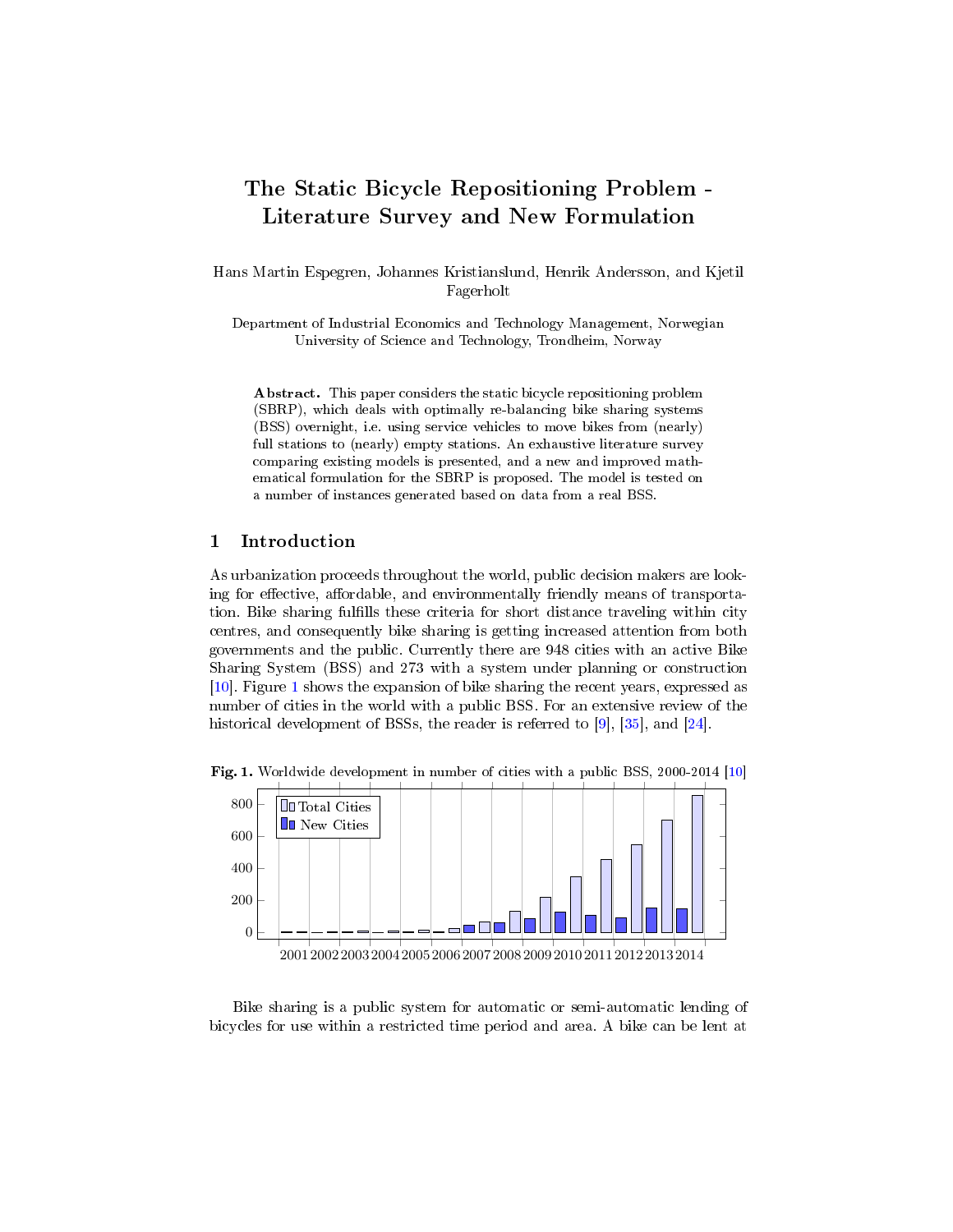one station and delivered at another. Note that during the night most systems are either closed or in limited use. For the system to function well, it is crucial that there are bikes available at a station when someone wants to pick up a bike and that there are free slots available when someone wants to return one. To achieve this, most BSSs use service vehicles to re-balance the system, i.e. to move bikes from (nearly) full stations to (nearly) empty stations. This paper studies one important aspect of the operation of BSSs, namely the logistics of the service vehicles used to re-balance the system overnight.

The planning problems arising from BSSs are divided into three levels in accordance with [\[37\]](#page-14-1); a strategic, a tactical, and an operational level, as illustrated in Figure [2.](#page-1-0) The strategic level contains problems that arise when designing the system, e.g. determining the optimal number of bikes and locations of stations. On the tactical level the objective is to find an optimal distribution of bikes between the stations at a specific time, while finding optimal routes for the service vehicles to re-balance the system is the objective at the operational level.

<span id="page-1-0"></span>Fig. 2. Planning levels of BSS optimization



It is common to divide the operational level in two: static and dynamic problems. In line with [\[31\]](#page-14-2), the problems are named static bicycle repositioning problem (SBRP) and dynamic bicycle repositioning problem (DBRP). The SBRP is typically used for overnight balancing, when the demand forecast for the operating period is not considered; the problem is static and deterministic. To describe the SBRP we introduce the concept of states, i.e. a distribution of bikes throughout the system, expressed as a specific number of bikes at each station. The *optimal state* is the desired distribution of bikes at the end of the planning period, i.e. early in the morning, while the initial state is the distribution at the beginning of the planning period, i.e. late in the evening. After solving the model, we get the *final state*. The difference between the final state and optimal state is called deviation. All stations and vehicles have restricted capacities, and the fleet of service vehicles may be either homogeneous or heterogeneous. For every vehicle, a complete route and the number of bikes to pick up or deliver at each station must be decided. Hence the SBRP can be classified as a *static* many-to-many one-commodity pickup and delivery problem with selective pick-ups and selective deliveries, in accordance with [\[3\]](#page-12-0). The DBRP is on the other hand used for intraday re-balancing, as the demand during the operating time is taken into account. Hence, the DBRP is both dynamic and stochastic.

In this paper we focus on the SBRP. In the literature survey, we identify a need for a new formulation of the problem including more real-life aspects important for system planners. Our contributions are 1) to present an exhaustive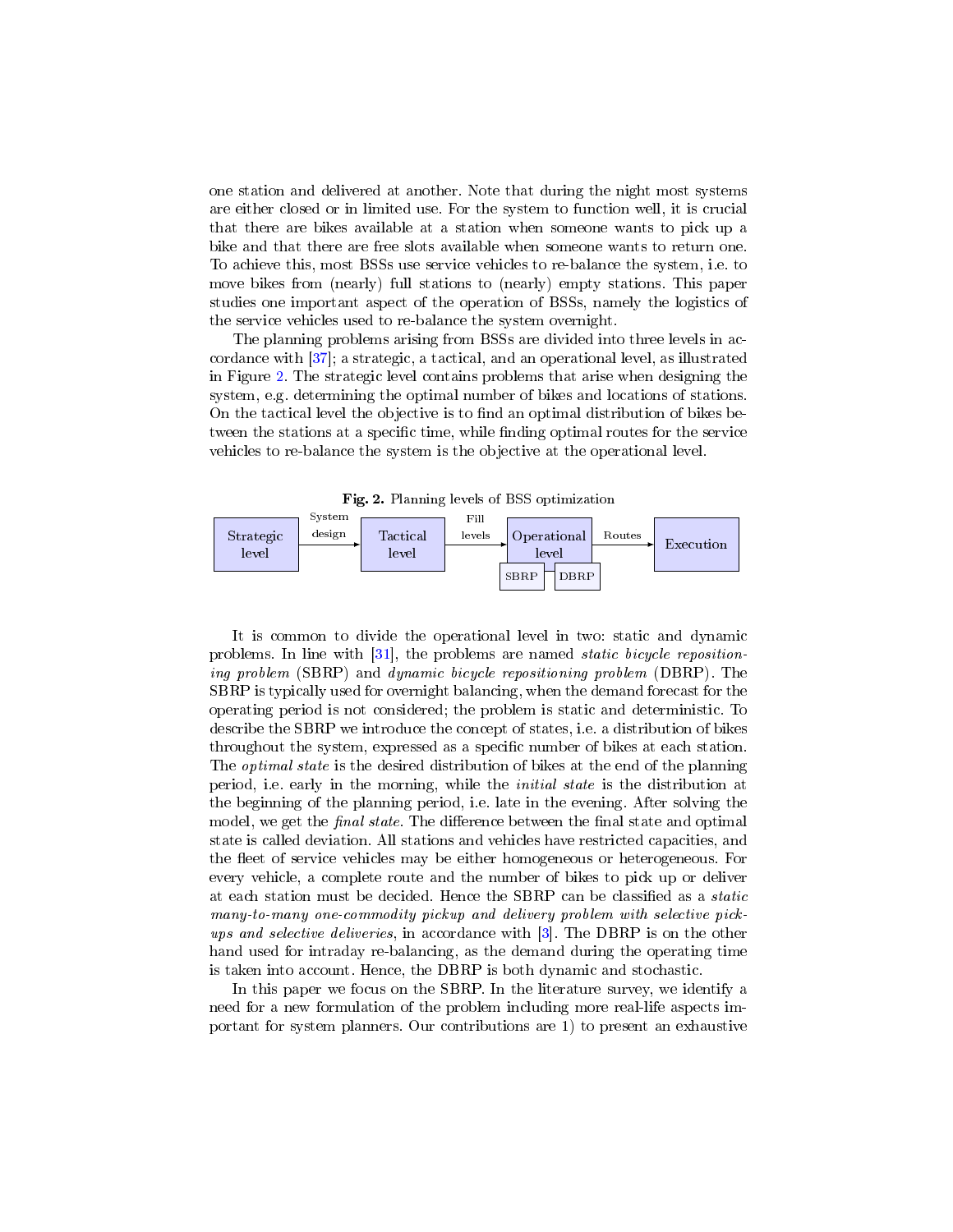literature survey on the SBRP, including a systematic comparison of the existing models, and 2) to propose a new mathematical model of the problem that captures more real-life aspects. We also propose symmetry-breaking constraints and valid inequalities to tighten the formulation. The model is tested on a number of test instances based on data from a real BSS.

Section [2](#page-2-0) provides the literature survey on the SBRP, while a new mathematical model for the SBRP is introduced in Section [3.](#page-5-0) A computational study is presented in Section [4](#page-8-0) and concluding remarks are given in Section [5.](#page-12-1)

## <span id="page-2-0"></span>2 Literature Survey

In this literature survey we focus on the static bicycle repositioning problem  $(SBRP)$ . For studies on the strategic level, we refer to [\[16\]](#page-13-3), [\[23\]](#page-13-4), and [\[33\]](#page-14-3) that determine the number of stations and their locations, and to  $[15]$  that finds the optimal number of bikes in the system and the number of slots at each station. At the tactical level we can refer to  $[30]$ ,  $[34]$ , and  $[38]$  for analyses of the placement of bikes, while [\[20\]](#page-13-6) studies the detection of broken bikes in the system. There are also a number of studies regarding the DBRP, see for example [\[1\]](#page-12-2), [\[4\]](#page-12-3), [\[5\]](#page-12-4),  $[7]$ ,  $[21]$ ,  $[26]$ ,  $[27]$ ,  $[32]$ , and  $[39]$ . An overview of planning problems arising in shared mobility systems, for example a bike-sharing system, is given in [\[22\]](#page-13-8).

The SBRP was first studied in  $[2]$ . They describe the system using graphtheory. The objective is to move bikes along the arcs so each station is perfectly re-balanced at minimal cost. One of the main findings is that the SBRP is NP-hard. In [\[6\]](#page-12-7), the work from [\[2\]](#page-12-6) is continued. An optimization model is presented, but shows to be hard to solve, so they relax the problem by removing the sequential dimension and solve it using a branch-and-cut (B&C) algorithm.

In  $[31]$ , two different mixed integer programming formulations are introduced; an arc-indexed and a time-indexed. The objective is to minimize a weighted sum of the stations' penalty costs for deviations and the operating cost. The authors conclude that the arc-indexed model provides the best results for most instances, but the time-indexed formulation is easier to adapt to the DBRP. Valid inequalities and dominance rules are proposed to strengthen the formulations.

The arc-indexed formulation from [\[31\]](#page-14-2) is enhanced in [\[19\]](#page-13-9) and [\[14\]](#page-13-10), both proposing methods for solving larger instances. In [\[19\]](#page-13-9), the formulation is simplied by allowing only one vehicle, stating that a station is either a pickup or delivery station and assuming that each station only can be visited once. The objective is to minimize a penalty function depending on the number of bikes at each station. The authors present a construction heuristic used to generate an initial solution followed by a tabu search. On the other hand, the model is expanded in  $[14]$  by using a three-step algorithm. In the first step, stations are clustered using a saving heuristic. In the second step, vehicles are assigned to clusters, while the routes for each vehicle are determined in the third step.

The SBRP is represented using a complete directed graph in [\[28\]](#page-14-11) and [\[29\]](#page-14-12). Further, several metaheuristics are presented and tested. The authors conclude that Variable Neighborhood Search (VNS) yields the best results on instances of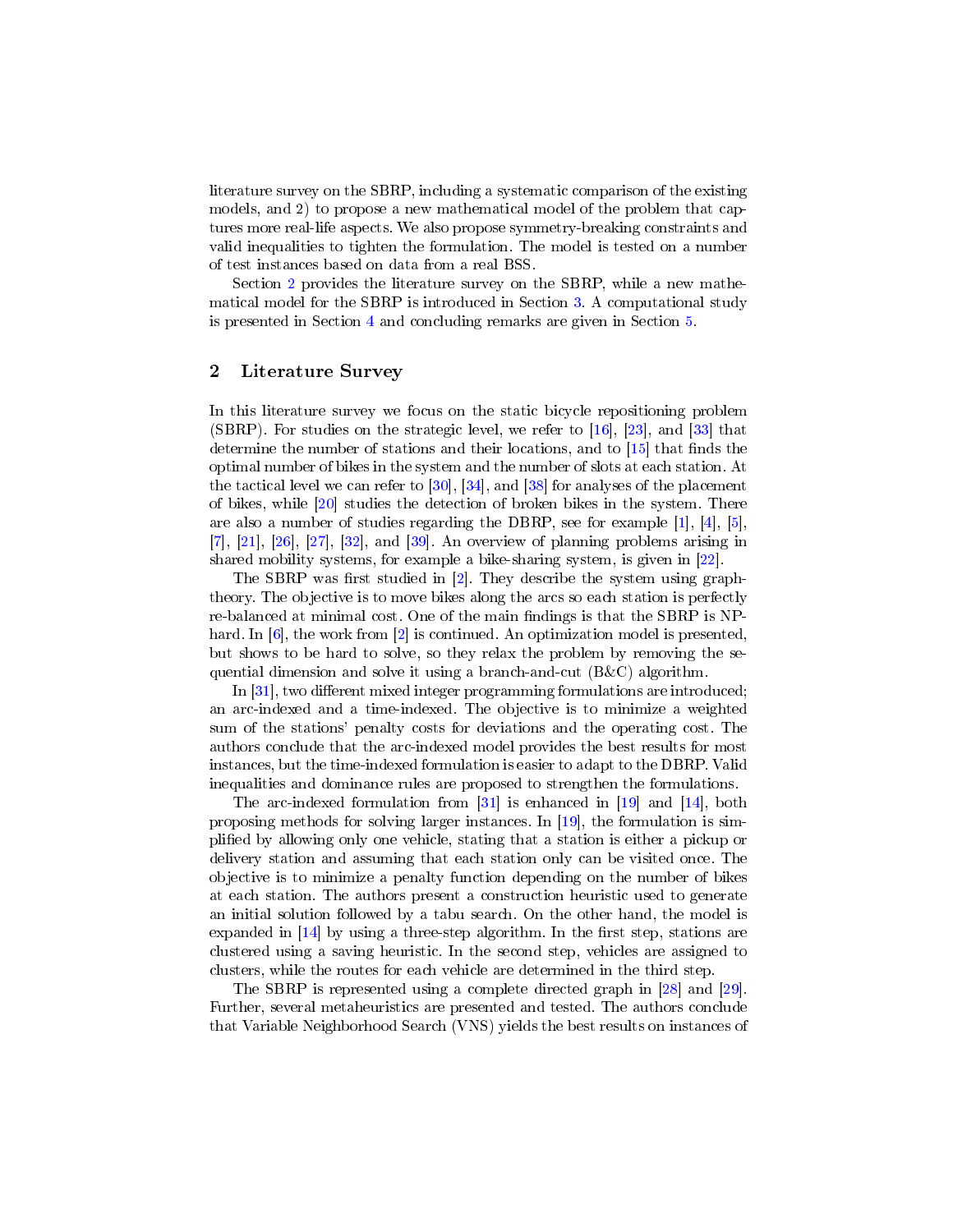moderate size, while a PILOT/GRASP hybrid turns out to be superior on large instances. A neighborhood search is also used in [\[17\]](#page-13-11). Two formulations for the SBRP are also developed; a routing model and a step model, both incorporated in a Large Neighborhood Search (LNS). The routing model uses an arc-indexed formulation, while the step model allocates all station visits to routes.

In [\[34\]](#page-14-5), the SBRP is solved in combination with the tactical level problem of finding the optimal states. The routes from the SBRP must satisfy the service level requirements from an inventory problem. The objective is to minimize the maximal route length, hence it is formulated as a makespan problem. To solve the model the authors propose a cluster first route second heuristic.

Four possible formulations of the SBRP are tested and discussed in [\[8\]](#page-12-8). To handle the exponential number of subtour eliminating constraints, a B&C algorithm is proposed in addition to both valid inequalities and separation procedures. The authors conclude that the subtour elimination and separation techniques proposed by [\[18\]](#page-13-12) for the 1-PDTSP give the best computational results.

A decomposition method is introduced in [\[36\]](#page-14-13), consisting of a request generation algorithm and a bike request scheduling problem (BRSP). The request generation algorithm uses various data to generate repositioning requests. A request includes the location and number of bikes to be picked up or delivered, a time window and an importance weight. The BRSP determines which requests to execute and assigns them to vehicles. The objective is to minimize the total weight of rejected requests.

The objective of the SBRP-model in [\[27\]](#page-14-8) is to maximize the number of rebalanced stations, only allowing pickup and delivery of full truckloads of bikes. The authors use a heuristic that solves the one-vehicle problem for each vehicle.

In [\[13\]](#page-13-13), the SBRP is decomposed using a Benders decomposition scheme. The subproblem determines the pickup and delivery quantities along a fixed route of station visits, while the master problem finds new routes visiting all stations with too few or too many bikes. In a later study, [\[12\]](#page-13-14), the authors use insights from [\[13\]](#page-13-13) to solve the SBRP formulation from  $[6]$ . Whilst  $[6]$  could only find heuristic solutions for realistically sized instances, the method from [\[12\]](#page-13-14) yield optimal solutions.

Table [1](#page-4-0) shows a comparison of the main characteristics of the SBRP models in the studies surveyed above, as well as some key information about the solution methods. Note that the mathematical model proposed in Section [3](#page-5-0) is also included in the table. The numbers in the top row correspond to the numbers in Table [2.](#page-5-1)

From the table it becomes evident that half of the studies solve the problem with only one service vehicle, even though most problems of realistic size use several. Note that many articles use clustering algorithms. By assigning each cluster to a vehicle, the SBRP could be solved once for each vehicle. Among the studies allowing multiple vehicles, two assume the fleet to be homogeneous. Half of the studies allow multiple visits to a station, while the other half does not. When the deviation between the optimal and initial state is larger than the vehicle capacity, allowing multiple visits to each station seems most reasonable.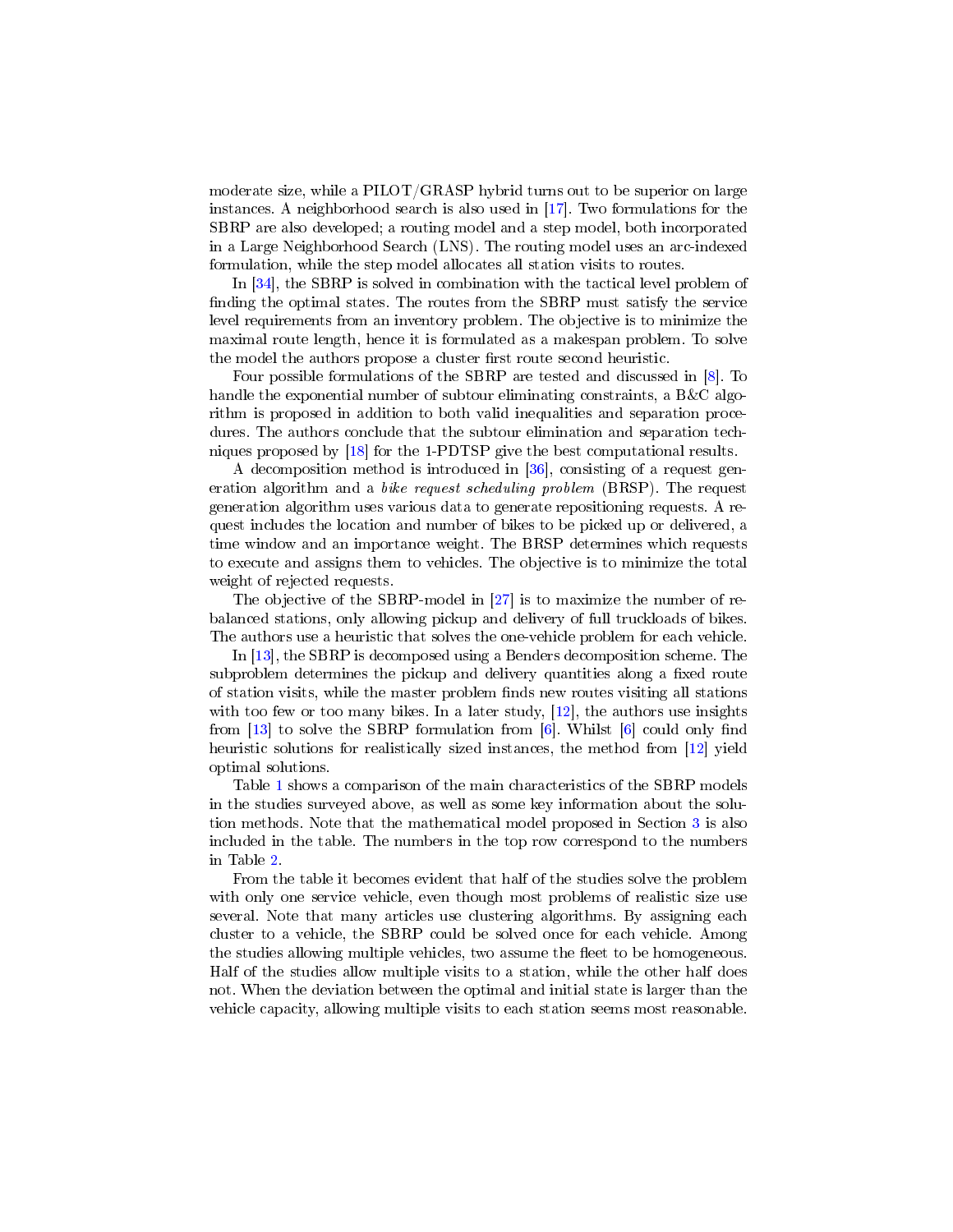<span id="page-4-0"></span>

|                                                      |                                                                                                     |                                                       |                                        | lable 1. Companson of SBKP Articles. The numbers in the table header are explained in Table 2. |                                  |                                        |                                                 |                                             |                                   |                                        |                                  |                                   |                                        |                                    |
|------------------------------------------------------|-----------------------------------------------------------------------------------------------------|-------------------------------------------------------|----------------------------------------|------------------------------------------------------------------------------------------------|----------------------------------|----------------------------------------|-------------------------------------------------|---------------------------------------------|-----------------------------------|----------------------------------------|----------------------------------|-----------------------------------|----------------------------------------|------------------------------------|
| Parameter                                            | $\blacksquare$                                                                                      | $\mathbf{\Omega}$                                     | S                                      | 4                                                                                              | מו                               | $\bullet$                              | Ņ                                               | $\infty$                                    | ශ                                 | $\overline{10}$                        | $\mathbf{1}$                     | $\frac{2}{1}$                     | 13                                     | $\overline{14}$                    |
| Multiple vehicles                                    | $\tilde{z}$                                                                                         | $\overline{R}$                                        | Yes                                    | $Y$ es                                                                                         | Yes                              | $\frac{1}{2}$                          | $\tilde{z}$                                     | Yes                                         | Yes                               | $\overline{\mathsf{z}}$                | $\overline{\mathsf{z}}$          | Yes                               | Yes                                    | Yes                                |
| Heterogeneous fleet                                  | n/a                                                                                                 | n/a                                                   | Yes                                    | Yes                                                                                            | Yes                              | n/a                                    | n/a                                             | $\frac{1}{2}$                               | Yes                               | n/a                                    | n/a                              | $\overline{\mathsf{x}}$           | Yes                                    | Yes                                |
| æ<br>One vehicle can visit<br>station multiple times | Yes                                                                                                 | $Y$ es                                                | two mod.<br>No/Yes                     | Yes                                                                                            | $Y$ es                           | $\tilde{z}$                            | $\tilde{z}$                                     | $\frac{1}{2}$                               | Yes                               | $\overline{N}$                         | Yes                              | $\frac{1}{2}$                     | $\overline{M}$                         | Yes                                |
| Several vehicles can visit<br>the same station       | n/a                                                                                                 | n/a                                                   | ${\rm Yes}$                            | Yes                                                                                            | Yes                              | n/a                                    | n/a                                             | $\mathsf{S}^{\mathsf{O}}$                   | Yes                               | n/a                                    | n/a                              | $\overline{R}$                    | $\mathsf{S}^{\mathsf{o}}$              | Yes                                |
| load<br>ing/unloading<br>Modeling                    | cost<br>$\begin{array}{ l } \hline \text{No} & \text{cost} \\ \hline \text{for l/unl}. \end{array}$ | cost<br>for $1/\mathrm{unl}.$<br>$\mathsf{R}^{\circ}$ | on quan-<br>Depends<br>$\mathbf{tity}$ | for<br>Average<br>station<br>time                                                              | cost<br>for $1$ /unl.<br>2       | on quan-<br>Depends<br>$\mathrm{tity}$ | cost<br>for $1$ /unl.<br>2                      | each<br>request<br>Time<br>$\overline{6}$ r | for<br>Average<br>station<br>time | on quan-<br>Depends<br>$\mathbf{tity}$ | cost<br>for $1$ /unl.<br>2       | for<br>Average<br>station<br>time | on quan-<br>Depends<br>$\mathrm{tity}$ | quan-<br>Depends<br>$\sin$<br>tity |
| pick up/delivery<br>Selective                        | $Y$ es                                                                                              | $Y$ es                                                | $Y$ es                                 | Yes                                                                                            | Yes                              | Yes                                    | Yes                                             | Yes                                         | Yes                               | Yes                                    | Yes                              | $\overline{R}$                    | Yes                                    | Yes                                |
| Stations used as tempo-<br>ral inventories           | $\mathsf{S}^{\mathsf{O}}$                                                                           | Yes                                                   | Yes                                    | 2                                                                                              | Yes                              | $\mathsf{S}^{\mathsf{O}}$              | 2                                               | $\mathsf{S}^{\mathsf{O}}$                   | Yes                               | $\mathsf{S}^{\mathsf{o}}$              | Yes                              | $\overline{R}$                    | Yes                                    | $\overline{R}$                     |
| Allows non-perfect re-<br>balancing                  | $\frac{6}{5}$                                                                                       | $\overline{R}$                                        | $Y$ es                                 | $Y$ es                                                                                         | $\frac{1}{2}$                    | Yes                                    | $\frac{1}{2}$                                   | Yes                                         | Yes                               | $\overline{R}$                         | $\overline{R}$                   | Yes                               | Yes                                    | Yes                                |
| Objective function                                   | Min. cost                                                                                           | Min. cost                                             | Min. dev.<br>and cost                  | Min. dev<br>& opera-<br>tions                                                                  | longest<br>route<br>Min.         | penalty<br>func.<br>Min.               | Min. cost                                       | requests<br>rejected<br>Min.                | Min. dev.<br>and cost             | Min. time<br>and cost                  | Min. cost                        | nodes<br>rebal.<br>Max.           | Min. dev.<br>and cost                  | Min. dev.<br>and time              |
| Subtour elimination                                  | new var.<br>$\&$ cons.<br>Many                                                                      | new var.<br>$&$ cons.<br>Many                         | $\ensuremath{\text{MTZ}}$<br>Time      | Heuristics                                                                                     | Time                             | <b>NTZ</b>                             | -2<br><b>MTZ</b><br>$\mathbf{\hat{s}}$ p.<br>ct | Time                                        | Route<br>Time                     | Separation $\&$ cut                    | Separation A variant<br>$\&$ cut | of MTZ                            | <b>NTZ</b>                             | Strength-<br><b>NTZ</b><br>ened    |
| Solution method                                      | n/a                                                                                                 | $\infty$<br>search<br>Tabu<br>$B\&C$                  | Heuristics<br>& exact                  | PILOT,<br>GRASP,<br>VNS                                                                        | first route<br>Cluster<br>second | search<br>Tabu                         | Exact:<br>B&C                                   | n/a                                         | <b>SNT</b>                        | Benders<br>decomp.<br>Exact:           | Benders<br>Exact:<br>cut         | Heuristics<br>$\&$ exact          | first route<br>Cluster<br>second       | Exact                              |
| Size of solvable instances                           | n/a                                                                                                 | $\frac{1}{100}$                                       | $1v$ ., 60st.                          | $\frac{21 \text{v}}{700 \text{st}}$                                                            | 5v.,<br>135st.                   | $\frac{1}{100}$ st.                    | $\frac{1}{50}$ st.                              | n/a                                         | 6v.,<br>240st.                    | $\frac{1}{5}$ sost.                    | $\frac{1}{\sqrt{2}}$ .           | $\frac{5v}{100st}$ .              | $\frac{3v}{200st}$ .                   | 2v.,<br>15st.                      |
| Based on article (table<br>header as reference       | n/a                                                                                                 |                                                       | n/a                                    | n/a                                                                                            | n/a                              | S                                      | n/a                                             | n/a                                         | 4                                 | n/a                                    | $2 \& 10$                        | n/a                               | S                                      | n/a                                |

d in Table 2 Table 1. Comparison of SBRP Articles. The numbers in the table header are explained in Table [2.](#page-5-1)  $\frac{1}{2}$ مهم ملحلة  $\frac{1}{2}$  in the  $\frac{2}{3}$  $\pi$  SBBP  $\Delta$ rticles The  $\cdot$ Table 1. Co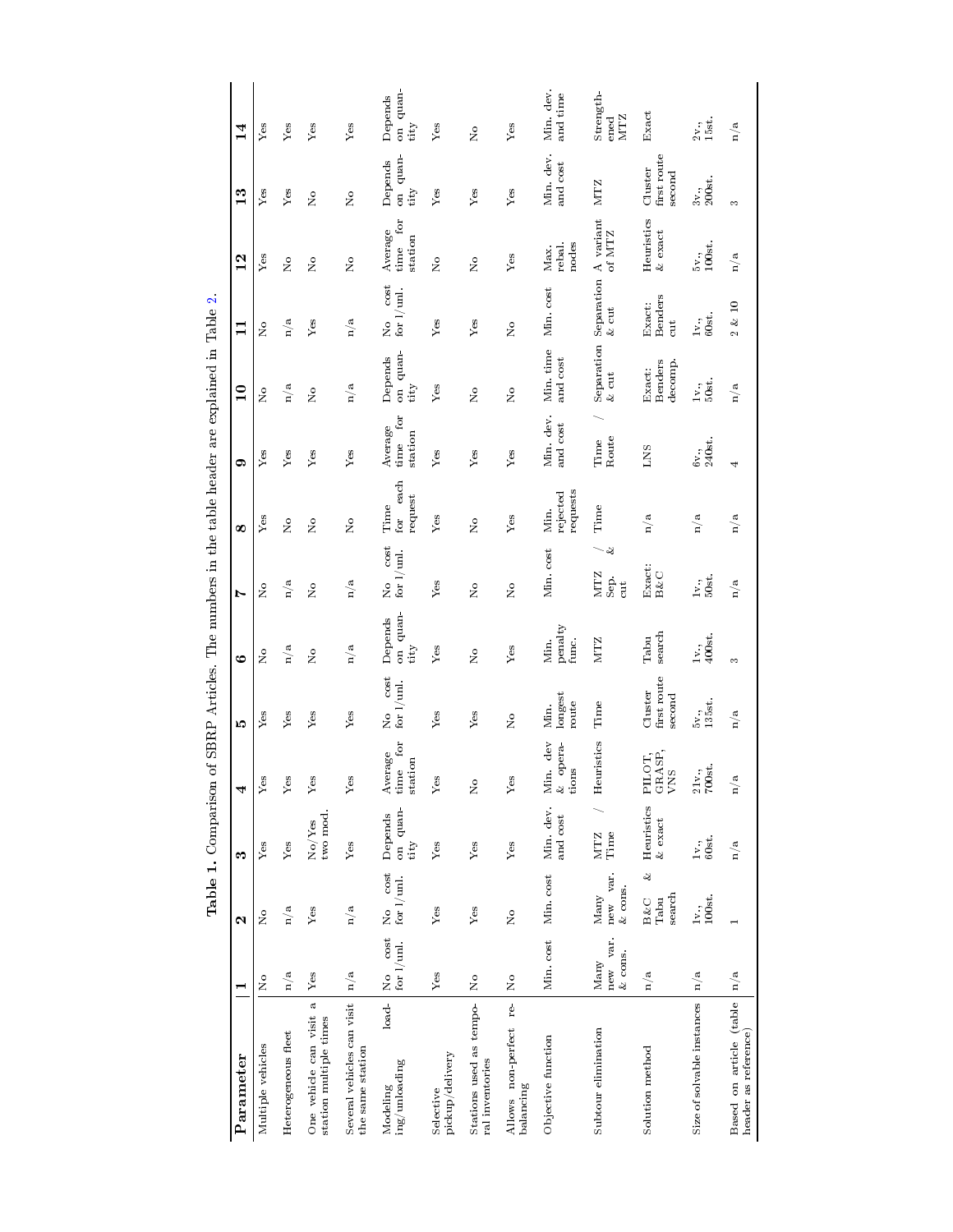<span id="page-5-1"></span>Table 2. Articles overview for Table [1](#page-4-0)

| 1 Benchimol et al. $[2]$                                      | 8 Sörensen and Dilip [36]                                  |
|---------------------------------------------------------------|------------------------------------------------------------|
| 2 Chemla et al. $[6]$                                         | <b>9</b> Gaspero et al. $\begin{bmatrix} 17 \end{bmatrix}$ |
| <b>3</b> Raviv et al. $\begin{bmatrix} 31 \end{bmatrix}$      | 10 Erdoğan et al. $\left[13\right]$                        |
| 4 Rainer-Harbach et al. $\left[28\right]$ & $\left[29\right]$ | 11 Erdoğan et al. [12]                                     |
| 5 Schuijbroek et al. [34]                                     | 12 O'Mahony and Shmoys [27]                                |
| 6 Ho and Szeto [19]                                           | 13 Forma et al. $[14]$                                     |
| 7 Dell'Amico et al. [8]                                       | 14 Espegren et al. (this study)                            |
|                                                               |                                                            |

Five studies assume that there is no time usage or cost associated with the loading and unloading operations at the stations, three use an average time and five studies let the time usage depend on the number of bikes handled. Note that none of the studies take traffic congestion into account, but presume the driving time between two stations to be constant. Just one study, [\[27\]](#page-14-8), allows only full truckloads.

The studies by  $[2]$ ,  $[6]$ ,  $[34]$ ,  $[8]$ ,  $[13]$ , and  $[12]$  minimize the time and/or cost associated with repositioning the bikes. In these studies, the solutions are only valid if the number of deviations is zero, i.e. the system is perfectly re-balanced. The remaining studies use objective functions that in various ways minimize the number of deviations.

All but two studies ([\[2\]](#page-12-6) and [\[36\]](#page-14-13)) include computational experiments on either theoretical or real instances. The majority use some kind of heuristics to solve the instances. All studies that use exact methods fail to find the optimal solution when the problem size increases and only yield upper and lower bounds. Since the problems include binary and/or integer variables, a common approach is to use  $B&C$  algorithms. The cuts can be generated using inequalities from [\[18\]](#page-13-12) or using Benders decomposition [\[12\]](#page-13-14). Popular heuristics are tabu search and VNS/LNS. In [\[14\]](#page-13-10) the problem is decomposed, and one part is solved by a heuristic and another part using exact methods.

The studies using a time-variable do not need subtour eliminating constraints. Among the remaining articles, the MTZ-formulation [\[25\]](#page-13-15) is widely used to avoid subtours, while three studies, [\[8\]](#page-12-8), [\[13\]](#page-13-13), and [\[12\]](#page-13-14), eliminate subtours using separation algorithms and cuts.

# <span id="page-5-0"></span>3 Mathematical Formulation

In this section, we propose a new mathematical model for the SBRP. The objective of the model is to minimize a weighted combination of the total deviation in the number of bikes at each station from the optimal state at the time limit and the time used. We assume a heterogeneous fleet of service vehicles that start and finish their routes empty at the depot. Several vehicles can visit the same station and a single vehicle can visit the same station several times. We presume the driving time between stations to be constant and independent of the hour. In addition to the driving time, each vehicle uses a fixed parking time at each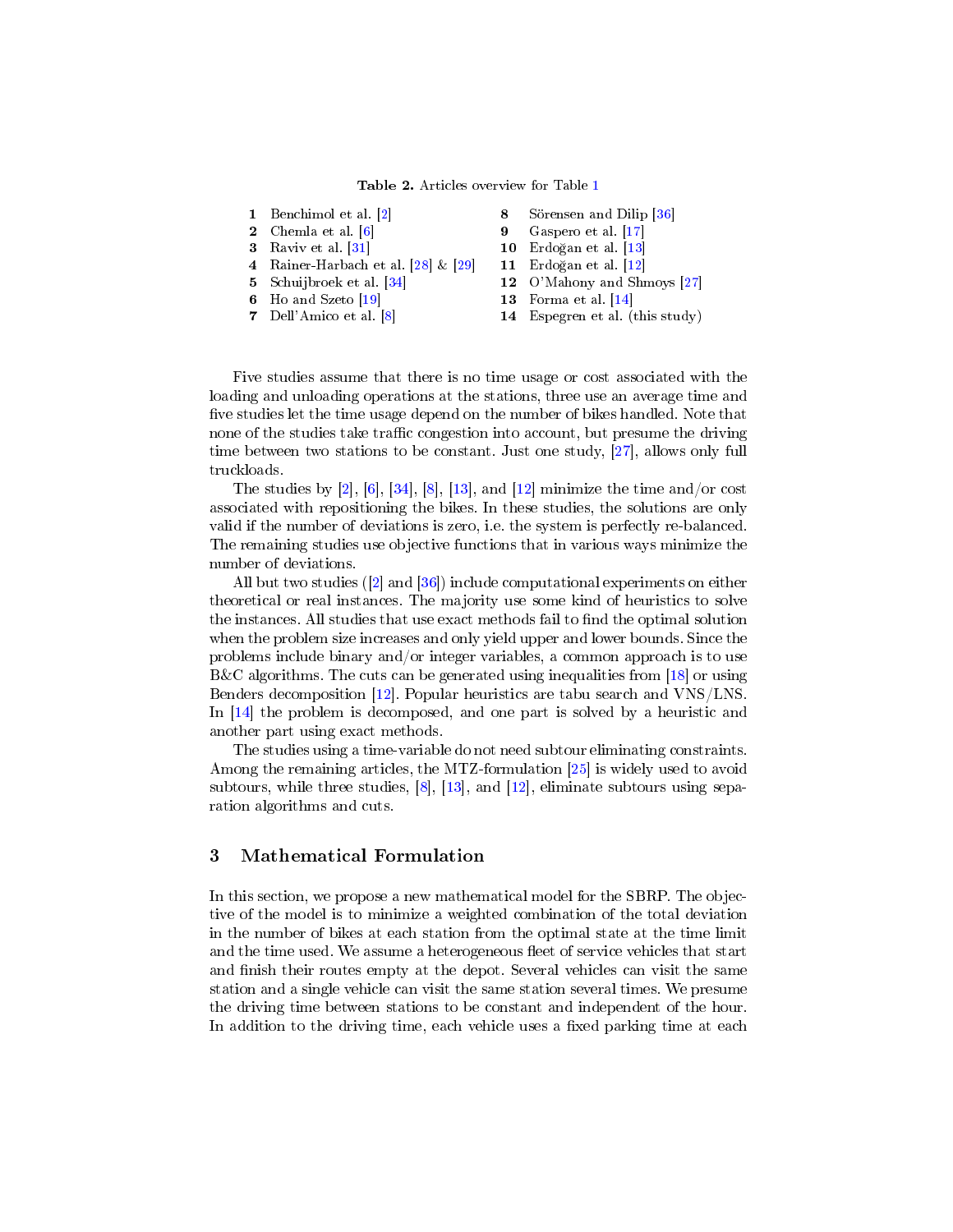station visit. Time used to load and unload bikes at a station is proportional to the number of bikes handled plus a given parking time. All stations are defined as either pickup stations or delivery stations depending on their initial state relative to their optimal state. It is not possible to pick up bicycles at a delivery station or deliver them at pickup station.

Each station  $i \in \mathcal{N}$  has a set of possible visits  $\mathcal{M}_i$ . Note that the depot is included in this set. Our formulation uses arc flow variables  $x_{imjnv}$ ,  $i \in \mathcal{N}$ ,  $m \in \mathcal{M}_i, j \in \mathcal{N}, n \in \mathcal{M}_j, v \in \mathcal{V}$  indicating whether vehicle  $v$  drives from station visit  $(i,m)$  to station visit  $(j,n)$  or not, where m and n are the station visit numbers. The entire notation is presented in Table [3.](#page-6-0)

<span id="page-6-0"></span>Table 3. Notation used in the mathematical formulation

| <b>Sets</b>          |                                                                             |
|----------------------|-----------------------------------------------------------------------------|
| $\cal N$             | Set of stations, indexed by i, j                                            |
| $\mathcal{V}$        | Set of vehicles, indexed by $v$                                             |
| $\mathcal{M}_i$      | Set of possible visits at station i, indexed by $m, n$                      |
| Parameters           |                                                                             |
| $T^D_{ij} \over T^P$ | Driving time between stations $i$ and $j$                                   |
|                      | Time used for parking a vehicle                                             |
| $T^H$                | Handling time used for loading or unloading a bike                          |
| $\overline{T}$       | Time limit for operation of service vehicles                                |
| $Q_v$                | Capacity of vehicle $v$                                                     |
| $J_i$                | 1 if station $i$ is a pickup station, and $-1$ if it is a delivery station  |
| $\alpha$             | Weight on deviations in the objective function relative to time usage       |
| $\overline{A}$       | Maximum number of station visits for a vehicle                              |
| $I_i$                | Initial state, number of bikes at station i                                 |
| $O_i$                | Optimal state, number of bikes at station i                                 |
| <b>Variables</b>     |                                                                             |
| $x_{imjnv}$          | 1 if vehicle v is driving directly from station visit $(i, m)$ to station   |
|                      | visit $(j, n)$ , 0 otherwise                                                |
| $f_{ijv}$            | Total number of bikes carried by vehicle v between stations i and j         |
| $q_{iv}$             | Number of bikes either picked up or delivered at station $i$ by vehicle $v$ |
| $y_i$                | Final state, number of bikes at station i                                   |
| $u_{imv}$            | The sequence number in which station visit $(i, m)$ is made by vehicle v    |

<span id="page-6-1"></span>
$$
\min \alpha \sum_{i \in \mathcal{N}} J_i(y_i - O_i)
$$
  
+ 
$$
(1 - \alpha) \left[ \sum_{i \in \mathcal{N}} \sum_{m \in \mathcal{M}_i} \sum_{j \in \mathcal{N}} \sum_{n \in \mathcal{M}_j} \sum_{v \in \mathcal{V}} \left( T_{ij}^D + T^P \right) x_{imjnv} + \sum_{i \in \mathcal{N}} \sum_{v \in \mathcal{V}} T^H q_{iv} \right]
$$
(1)

subject to:

<span id="page-6-3"></span><span id="page-6-2"></span>
$$
\sum_{j \in \mathcal{N}} \sum_{n \in \mathcal{M}_j} x_{d v j n v} = 1 \qquad v \in \mathcal{V} \qquad (2)
$$

$$
\sum_{i \in \mathcal{N}} \sum_{m \in \mathcal{M}_i} x_{imd(v+|\mathcal{V}|)v} = 1 \qquad \qquad v \in \mathcal{V} \qquad (3)
$$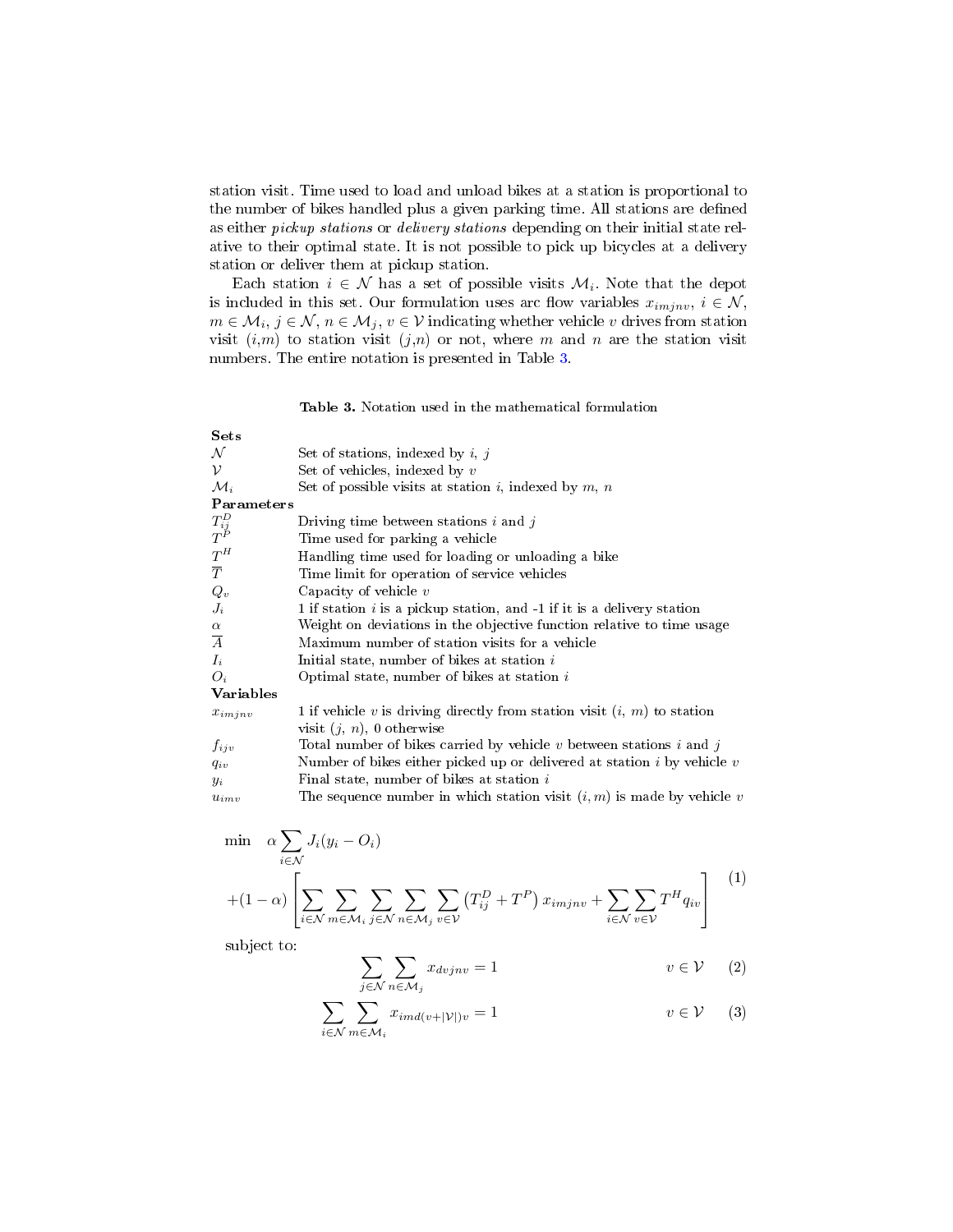$$
\sum_{j \in \mathcal{N}} \sum_{n \in \mathcal{M}_j} x_{j n i m v} - \sum_{j \in \mathcal{N}} \sum_{n \in \mathcal{M}_j} x_{i m j n v} = 0 \quad i \in \mathcal{N} \setminus \{d\}, m \in \mathcal{M}_i, v \in \mathcal{V} \tag{4}
$$

$$
\sum_{j \in \mathcal{N}} \sum_{n \in \mathcal{M}_j} \sum_{v \in \mathcal{V}} x_{imjnv} \le 1 \qquad i \in \mathcal{N}, m \in \mathcal{M}_i \qquad (5)
$$

$$
\sum_{j \in \mathcal{N}} f_{jiv} + J_i q_{iv} - \sum_{j \in \mathcal{N}} f_{ijv} = 0 \qquad i \in \mathcal{N}, v \in \mathcal{V} \qquad (6)
$$

<span id="page-7-2"></span><span id="page-7-1"></span><span id="page-7-0"></span>
$$
y_i + \sum_{v \in \mathcal{V}} J_i q_{iv} = I_i \qquad i \in \mathcal{N} \qquad (7)
$$

$$
\sum_{v \in \mathcal{V}} q_{iv} - J_i (I_i - O_i) \le 0 \qquad i \in \mathcal{N} \qquad (8)
$$

$$
f_{ijv} - \sum_{m \in \mathcal{M}_i} \sum_{n \in \mathcal{M}_j} Q_v x_{imjnv} \le 0 \qquad i, j \in \mathcal{N}, v \in \mathcal{V} \qquad (9)
$$

<span id="page-7-7"></span><span id="page-7-6"></span><span id="page-7-5"></span><span id="page-7-4"></span><span id="page-7-3"></span>
$$
\sum_{j \in \mathcal{N}} f_{djv} = 0 \qquad \qquad v \in \mathcal{V} \quad (10)
$$

<span id="page-7-8"></span>
$$
\sum_{i \in \mathcal{N}} f_{idv} = 0 \qquad \qquad v \in \mathcal{V} \quad (11)
$$

$$
\sum_{i \in \mathcal{N}} \sum_{m \in \mathcal{M}_i} \sum_{j \in \mathcal{N}} \sum_{n \in \mathcal{M}_j} \left( T_{ij}^D + T^P \right) x_{imjnv} + \sum_{i \in \mathcal{N}} T^H q_{iv} \leq \overline{T} \qquad v \in \mathcal{V} \quad (12)
$$

<span id="page-7-9"></span>
$$
u_{imv} - u_{jnv} + (\overline{A} - 1)x_{imjnv} + (\overline{A} - 3)x_{jnimv} \leq \overline{A} - 2
$$
  

$$
i, j \in \mathcal{N}, m \in \mathcal{M}_i, n \in \mathcal{M}_j, v \in \mathcal{V}
$$
 (13)

$$
x_{imjnv} \in \{0,1\} \qquad i,j \in \mathcal{N}, m \in \mathcal{M}_i, n \in \mathcal{M}_j, v \in \mathcal{V} \quad (14)
$$

$$
f_{ijv} \ge 0, \text{integer} \qquad i, j \in \mathcal{N}, v \in \mathcal{V} \quad (15)
$$

$$
q_{iv} \ge 0, \text{integer} \qquad \qquad i \in \mathcal{N}, v \in \mathcal{V} \quad (16)
$$

$$
y_i \ge 0, \text{integer} \qquad i \in \mathcal{N} \quad (17)
$$

$$
u_{imv} \ge 0, \text{integer} \qquad i \in \mathcal{N}, m \in \mathcal{M}_i, v \in \mathcal{V} \quad (18)
$$

The objective function [\(1\)](#page-6-1) consists of two terms that are to be minimized. The first term is the deviation in number of bikes between the final state,  $y_i$ , and the optimal state,  $O_i,$  for all stations. Having too many and too few bikes are equally penalized. The second term is the total time used to obtain the final state. Total time corresponds to the sum of driving time,  $T^D_{ij}$ , parking time,  $T^P,$ and handling time,  $T^H$ . By setting  $\alpha$  slightly below one, the most effective routes minimizing the deviation are found.

Constraints  $(2)$  and  $(3)$  force the vehicles to start and end at the depot, d. Symmetry at the depot is handled by stating that vehicle  $v$  uses visit numbers v and  $v + |\mathcal{V}|$  when leaving and arriving at the depot, respectively. Constraints [\(4\)](#page-7-0) ensure that a vehicle that enters a station visit, leaves the same station visit, while constraints  $(5)$  make sure all station visits happen at most once.

The loading and unloading constraints  $(6)$  ensure that the flow of bikes into station i,  $f_{jiv}$ , equals the flow out of the station,  $f_{ijv}$ , plus the net pickup,  $q_{iv}$ . Since the problem is static, only the total net pickup is considered. Constraints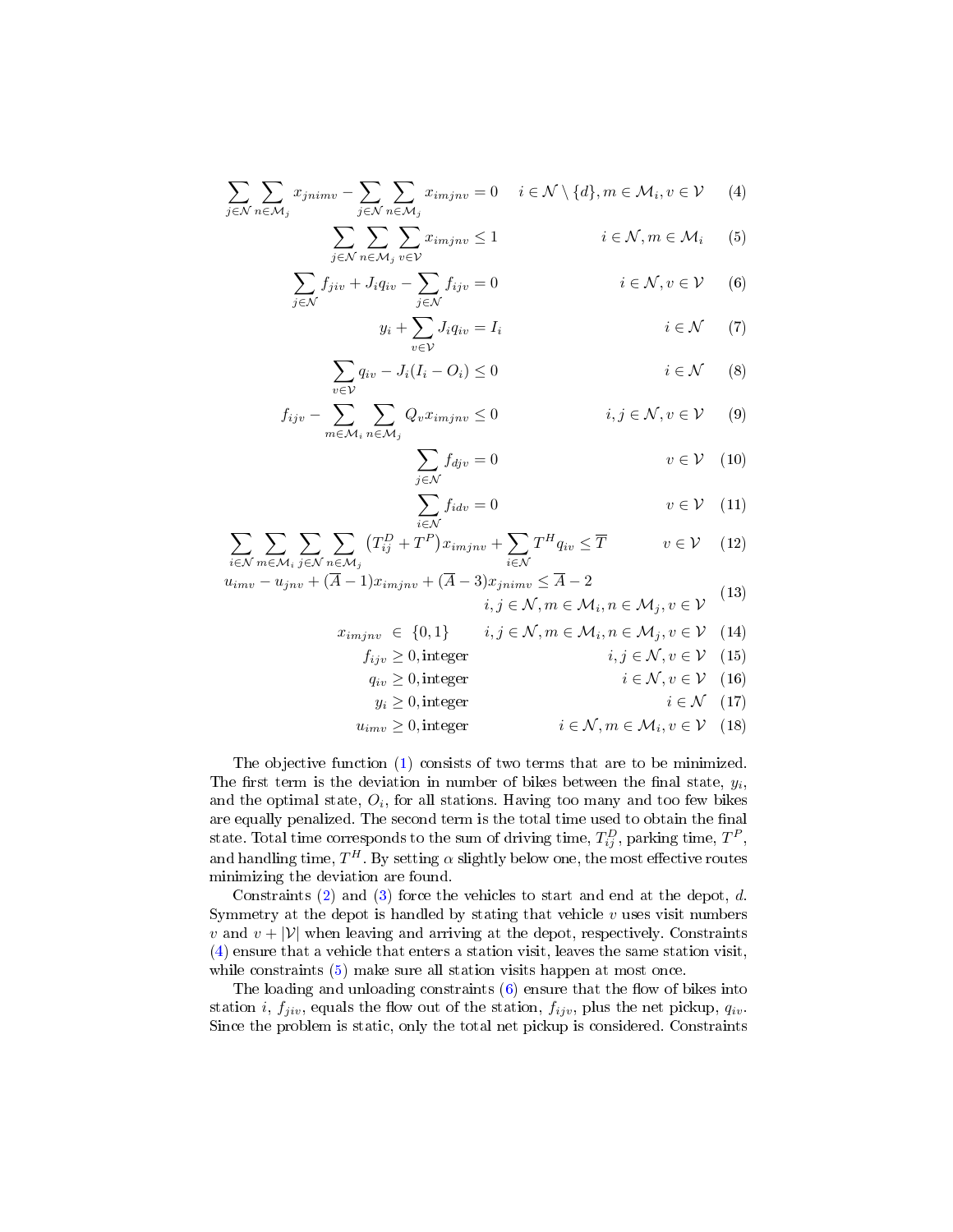[\(7\)](#page-7-3) and [\(8\)](#page-7-4) assign values to the final state,  $y_i$ . In addition, constraints (8) give an upper bound on the net pickup at station i by vehicle  $v, q_{iv}$ .

The vehicle capacity constraints [\(9\)](#page-7-5) make sure that a vehicle never carries more bikes along an arc than the vehicle's capacity multiplied by the number of times the arc is traversed. Constraints [\(10\)](#page-7-6) and [\(11\)](#page-7-7) state that the service vehicles must be empty when leaving and returning to the depot. Capacity constraints for the stations are handled implicitly. The total time spent for each vehicle is limited to  $\overline{T}$  by constraints [\(12\)](#page-7-8).

Subtours are handled in constraints [\(13\)](#page-7-9), similar to the Miller-Tucker-Zemlin  $(MTZ)$  constraints  $[25]$ , but with a strengthening proposed in [\[11\]](#page-13-16). Various methods for eliminating subtours have been tested, and these constraints showed to perform best.

Symmetry breaking constraints remove solutions that are mathematically different, but practically identical, while adding valid inequalities is a way of improving the solution of the linear relaxation. Various symmetry breaking constraints and valid inequalities have been tested, and the ones presented here are those found most effective.

<span id="page-8-1"></span>
$$
\sum_{j \in \mathcal{N}} \sum_{n \in \mathcal{M}_j} \sum_{v \in \mathcal{V}} \left( x_{imjnv} - x_{i(m-1)jnv} \right) \le 0 \quad i \in \mathcal{N} \setminus \{d\}, m \in \mathcal{M}_i \setminus \{1\} \tag{19}
$$
\n
$$
\sum_{i \in \mathcal{N}} \sum_{m \in \mathcal{M}_i} \sum_{j \in \mathcal{N}} \sum_{n \in \mathcal{M}_j} \left( T_{ij}^D + T^P \right) \left( x_{imjnv} - x_{imjn(v+1)} \right)
$$
\n
$$
+ \sum_{i \in \mathcal{N}} T^H \left( q_{iv} - q_{i(v+1)v} \right) \ge 0 \quad v \in \mathcal{V} \setminus \{|\mathcal{V}|\} \quad Q_v = Q_{(v+1)} \tag{20}
$$

<span id="page-8-2"></span>i∈N Constraints [\(19\)](#page-8-1) reduce symmetry by handling the station visits, so that they appear in the right sequence. By introducing constraints [\(20\)](#page-8-2), symmetry that

occurs when using a homogeneous fleet of service vehicles is reduced.

<span id="page-8-3"></span>
$$
\sum_{v \in \mathcal{V}} q_{iv} - |(I_i - O_i)| \sum_{m \in \mathcal{M}_i} \sum_{j \in \mathcal{N}} \sum_{n \in \mathcal{M}_j} \sum_{v \in \mathcal{V}} x_{imjnv} \le 0 \qquad i \in \mathcal{N} \quad (21)
$$

<span id="page-8-4"></span>
$$
\sum_{v \in \mathcal{V}} \sum_{m \in \mathcal{M}_i} \sum_{n \in \mathcal{M}_j} x_{imjnv} + \sum_{v \in \mathcal{V}} \sum_{m \in \mathcal{M}_i} \sum_{n \in \mathcal{M}_j} x_{jnimv} \le 1 \quad i, j \in \mathcal{N} \left| J_i = J_j \right| \tag{22}
$$

Constraints [\(21\)](#page-8-3) force the  $x_{imjnv}$ -variables to take values closer to one or zero in the linear relaxation. For instance, for a station to be perfectly rebalanced, the sum over the  $x_{imjnv}$ -variables associated with that station must equal one. In [\[6\]](#page-12-7) it is shown that the arcs between two stations of similar type need not be traversed more than once, resulting in constraints [\(22\)](#page-8-4).

Table [1](#page-4-0) includes a comparison of this mathematical model with the models in previous studies.

# <span id="page-8-0"></span>4 Computational Study

The mathematical model presented in Section [3](#page-5-0) has been implemented in Xpress-IVE 1.24.06 using the Mosel programming language. The computational exper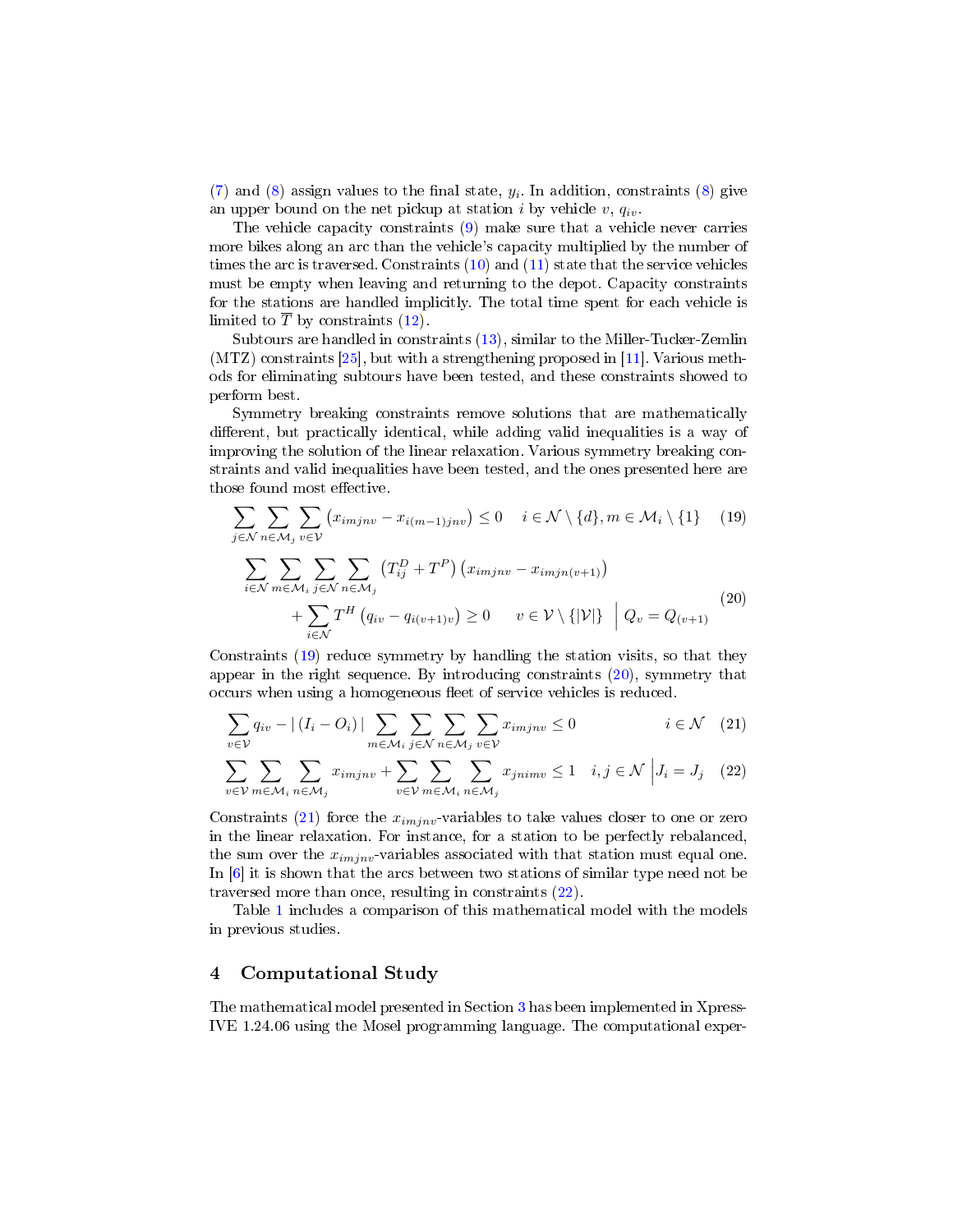iments have been executed on a computer with Intel Core i7-3770 3.40 GHz processor, 16 GB of RAM and running Windows 7.

#### 4.1 Test Instances

Based on the BSS in Oslo, Norway, six test areas (geographical regions) have been identified. Details about the areas can be found in Table [4.](#page-9-0) The areas have an estimated optimal state for each station and a driving time matrix,  $T_{ij}^D$ . A parking time,  $T^P$ , set to one minute, is added for each station, while the handling time for each bike,  $T^H$ , is set to 30 seconds. All areas have two service vehicles. For each area, three instances are created by varying the initial states, while all other parameters are unchanged. Note that we assume perfect re-balancing for the third instance in each area, making the instances easier to solve because of a simpler structure.

<span id="page-9-0"></span>Table 4. Test areas

|    | $2 \text{ min}$ | $ 16 \text{ min} /2$  |    |    |
|----|-----------------|-----------------------|----|----|
|    | $6 \text{ min}$ | $ 30 \>\mathrm{min} $ | 10 | 15 |
| 10 | $6 \text{ min}$ | $ 40 \text{ min} $    | 12 | 12 |
| 12 | $5 \text{ min}$ | $ 30 \>\text{min} $   | 10 | 10 |
| 14 | 7 min           | 45 min                | 12 | 19 |

#### 4.2 Computational Results

Various parameters in the model affect the computational time; the time limit,  $\overline{T}$ , the number of stations,  $|\mathcal{N}|$ , the maximum possible number of visits to each station,  $|\mathcal{M}_i|$ , and the number of service vehicles,  $|\mathcal{V}|$ . Among these, the time limit and the maximum possible number of visits are studied here.

Figure [3](#page-10-0) shows that the computational time peaks when the time limit is set so that the total deviation is slightly above zero. By only changing the time limit, the computational time varies from less than one second to more than 35 minutes. The same pattern is seen for all instances.

The use of station visit numbers,  $m, n \in \mathcal{M}_i$ , is a new approach for the SBRP, allowing multiple station visits without a time-index. Though this formulation has some advantages, both the solution and the computational time depends on the value of  $|\mathcal{M}_i|$ , i.e. the maximum possible number of visits to each station. Each possible station visit  $(i,m)$  could be considered a distinct node in the graph. Hence, adding one element to the set  $\mathcal{M}_i$  for one station i, is equivalent to adding a node to the graph.

Consequences of using different values for  $|\mathcal{M}_i|$  is illustrated in Table [5.](#page-11-0) The lower bound method is the smallest number of visits to each station to allow perfect re-balancing, defined as:  $|\mathcal{M}_i| = \left\lceil \frac{|I_i - O_i|}{\min_{v \in \mathcal{V}} C_v^{\mathcal{V}}} \right\rceil$ ]. The lower bound  $+1$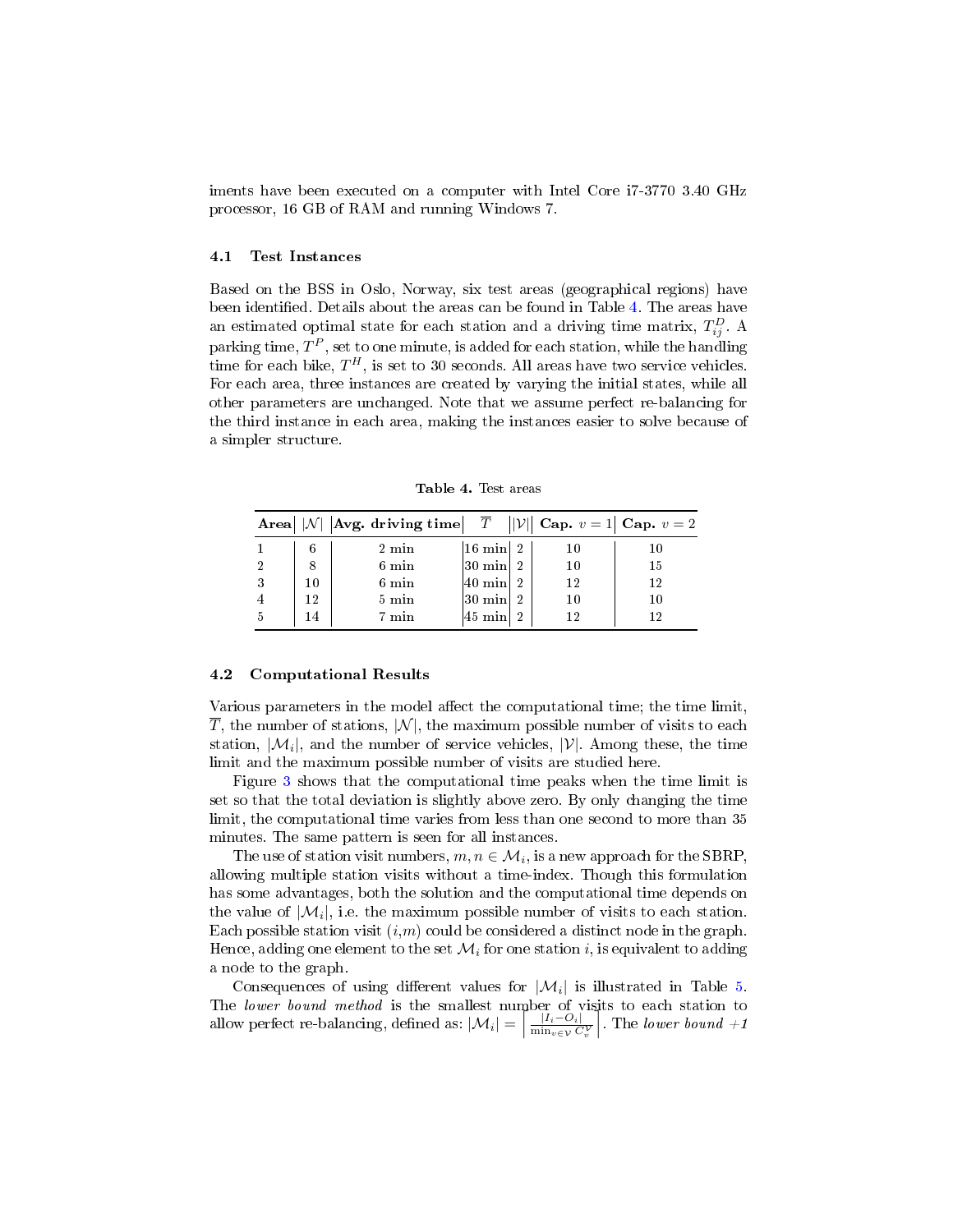<span id="page-10-0"></span>Fig. 3. The computational time depicted for different time limits,  $\overline{T}$ , for instance 4.1, i.e. the first instance from area 4. The numbers beside the markers indicate the total deviation between the initial and optimal state in the solution.



method allows one more visit to each station than the *lower bound method*. The upper bound method is defined as  $|\mathcal{M}_i| = |I_i - O_i|$ . For all our test instances the total number of deviations at the stations were the same for every method, independent of  $|\mathcal{M}_i|$ , hence only improvement in driving time is recorded in the table. Consequently, the *lower bound method* is recommended as it yields near optimal solutions with much less computational effort.

Depending on the input parameters, the mathematical model from Section [3](#page-5-0) can be solved to optimality for instances of about 15 stations. Combined with some form of clustering, this could be enough to solve many realistically sized instances.

#### 4.3 Comparison with Rules of Thumb

Today, in the Oslo BSS, the operators utilize their experience and common sense to decide the routes and the pickup and delivery quantities. Here, two greedy rules of thumb are created to imitate the operators behavior. The first rule of thumb states that the service vehicle should visit the nearest pickup and delivery stations in sequence, unless it is able to meet the demand at two subsequent stations of the same type. The vehicle should serve the entire demand of bikes at the stations, but is restricted by its capacity and the time limit for re-balancing. The second rule of thumb works quite similar, but the vehicle always goes to the station with the largest deviation.

A comparison is made between the results obtained with these rules of thumb and the ones obtained by solving the model from Section [3.](#page-5-0) The comparison is only made for instances 2.1 and 3.1, and to simplify only one vehicle is used. With regard to deviations, the SBRP-model finds solutions that are between 20.0 and 56.6% better than the two rules of thumb. A characteristic for the optimal solution is that it has less slack in the time restriction than the rules of thumb.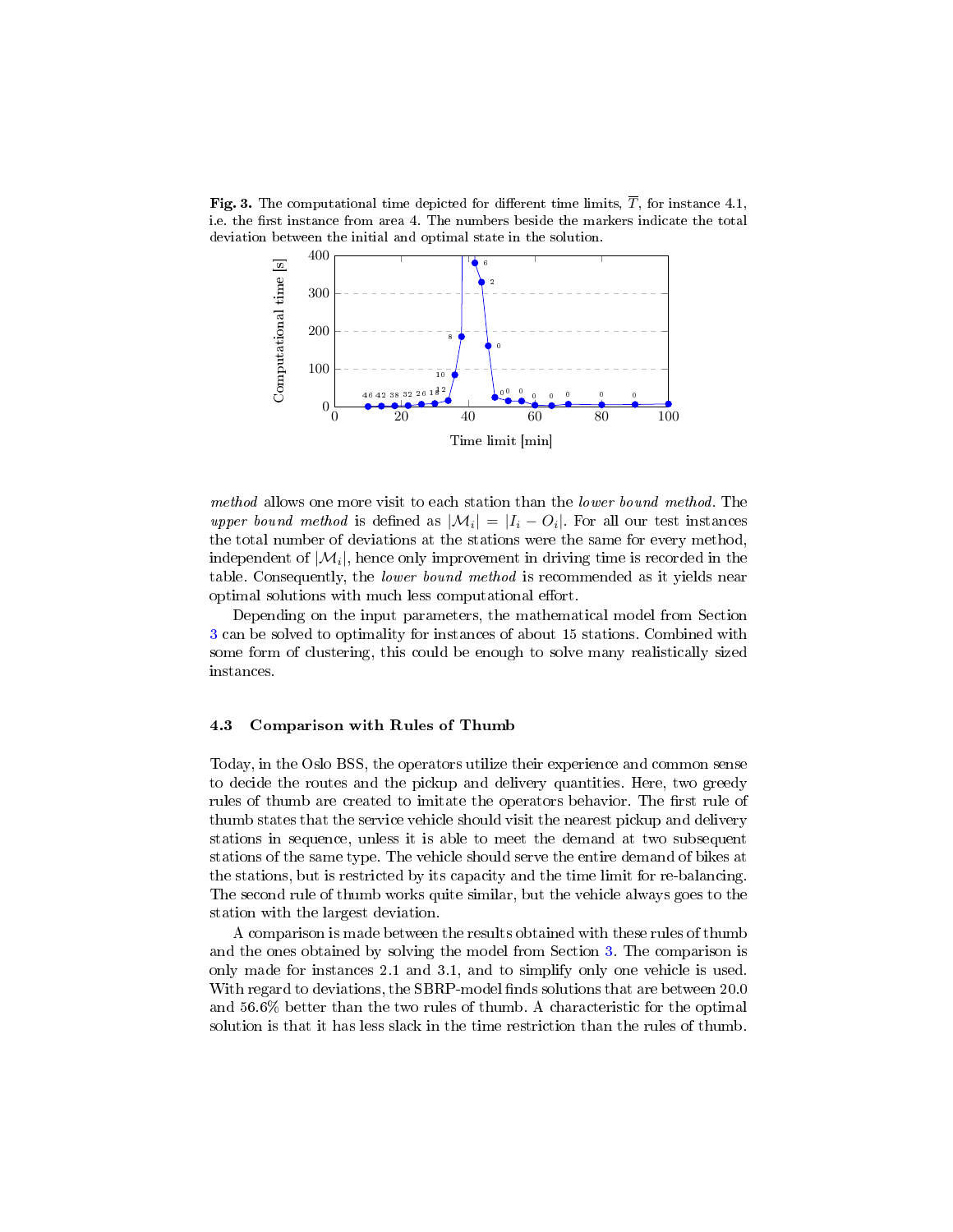<span id="page-11-0"></span>Table 5. Comparison of number of nodes in the graph, computational times, and quality of solution for three different methods for setting the maximum possible number of visits,  $\mathcal{M}_i$ . The improvement in solution is relative to the lower bound method. Note that the deviation between the initial and optimal state is equal for all methods, hence improvement in solution only refers to driving time.

|          | Lower bound                                 |               |                                                 | Lower bound $+1$     |                                        | Upper bound            |                           |                   |
|----------|---------------------------------------------|---------------|-------------------------------------------------|----------------------|----------------------------------------|------------------------|---------------------------|-------------------|
| Instance | $\sum  \mathcal{M}_i $<br>$i\in\mathcal{N}$ | Comp.<br>time | $\sum  \mathcal{M}_i $<br>$i\!\in\!\mathcal{N}$ | Comp.<br>time        | Imprv.<br>in sol. $ i \in \mathcal{N}$ | $\sum  \mathcal{M}_i $ | Comp.<br>time             | Imprv.<br>in sol. |
| 1.1      | 6                                           | 0.19s         | 12                                              | 5.60s                | $0.0 \%$                               | 24                     | 139.70s                   | $0.0 \%$          |
| 1.2      | 8                                           | 0.34s         | 14                                              | 1.91s                | $0.0 \%$                               | 38                     | 47.40s                    | $0.0 \%$          |
| 1.3      | 8                                           | 0.20s         | 14                                              | 0.23s                | $0.0 \%$                               | 48                     | $>\!\!3000\mathrm{s}$     | $> 0.0 \%$        |
| 2.1      | 8                                           | 0.64s         | 16                                              | 697.00s              | $0.0 \%$                               | 32                     | $>$ 3000s                 | $>0.0 \%$         |
| 2.2      | 9                                           | 0.44s         | 17                                              | 1.51s                | $0.0 \%$                               | 46                     | $>$ 3000s                 | $>0.0\%$          |
| 2.3      | $10\,$                                      | 0.62s         | 18                                              | 7.81s                | $3.6\%$                                | 48                     | 462.00s                   | 3.6 %             |
| 3.1      | 10                                          | 1.25s         | 20                                              | 279.50s              | $0.0 \%$                               | 56                     | >3000s                    | $\geq$ 0.0 $\%$   |
| 3.2      | 12                                          | 7.00s         | 22                                              | 281.00s              | $0.0 \%$                               | 64                     | $>$ 3000s                 | $>0.0\%$          |
| 3.3      | 12                                          | 1.25s         | 22                                              | 74.70s               | $0.0 \%$                               | 58                     | $>\!\!3000\mathrm{s}$     | $> 0.0 \%$        |
| 4.1      | 12                                          | 8.40s         | 24                                              | $>$ 3000s            | ${\geq}0.0$ %                          | 52                     | $>$ 3000s                 | $>0.0 \%$         |
| 4.2      | 15                                          | 17.00s        | 27                                              | 2089.00s             | $0.0 \%$                               | 74                     | $>$ 3000s                 | $> 0.0 \%$        |
| 4.3      | 12                                          | 0.40s         | 24                                              | 20.30s               | $3.3\%$                                | 62                     | 286.50s                   | 33%               |
| 5.1      | 14                                          | 69.00s        | 28                                              | $>$ 3000s            | $\geq$ 0.0 %                           | 70                     | >3000s                    | $>0.0 \%$         |
| 5.2      | 16                                          | 15.30s        | 30                                              | 2708.00s             | $0.0~\%$                               | 86                     | >3000s                    | $\geq$ 0.0 $\%$   |
| 5.3      | 16                                          | 1.07s         | 30                                              | 57.70s               | 7.7 %                                  | 106                    | $>\!\!3000\mathrm{s}$     | $>7.7\%$          |
| Average  | n/a                                         | 8.21s         | n/a                                             | $>814.95$ s $>1.6$ % |                                        | n/a                    | $>$ 2262.00 s $>$ 1.6 $%$ |                   |

#### 4.4 Practical Use of the Model

Six of the 13 articles listed in Table [1](#page-4-0) minimize time usage or cost, given that the system will be perfectly re-balanced. By assuming zero deviation, several simplications can be made, and the computational time will decrease signicantly, as indicated in Figure [3.](#page-10-0)

It is possible to utilize intervals, rather than a fixed number, to describe the optimal state. This provides more flexibility to the model, presumably making it harder to solve, but it may be more realistic. An alternative to use intervals, is to punish large deviations relatively more than small, for example by punishing the square of the deviation.

In addition to serving as a tool for operational planning, the SBRP-model could be used to support both strategic and tactical decisions. Analyzing changes in parameter values can be done by re-solving the problem for different values. By increasing the time limit for re-balancing operations, the number of deviations could go down. The operator may use this information to decide whether to expand the time limit or not. To support the decision of whether to acquire or dispose a service vehicle, the SBRP-model may be used to quantify the effect.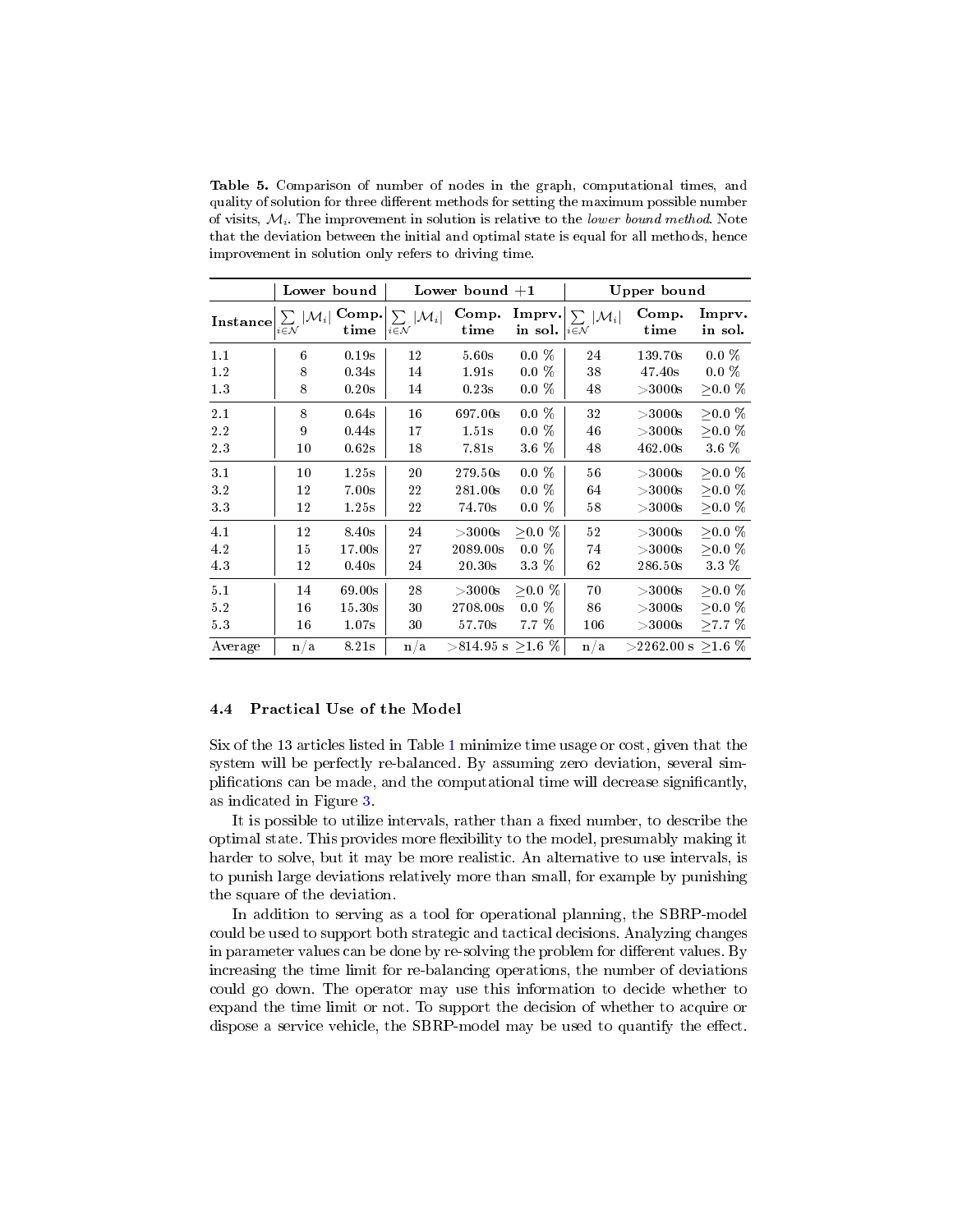Increased vehicle capacity leads, as expected, to a reduced objective value. At a certain point, the objective value reaches its lowest point, where the total deviation is zero or the time limit restricts the objective value from decreasing further. To compare a change in the objective value with the cost of changing a parameter, the system operator is referred to a cost-benefit analysis.

## <span id="page-12-1"></span>5 Concluding Remarks

As the SBRP is a relatively novel problem, a review of the research made on the topic is missing in the literature. An extensive literature survey, consisting of the review and systematic comparison of 13 studies, has therefore been conducted. As can be seen from Table [1,](#page-4-0) many studies make assumptions that are unrealistic for most practical problems. We have proposed a new mathematical model for the SBRP that makes fewer assumptions and allows more possibilities than many existing models. For instance, this model allow a heterogeneous fleet, multiple visits to each station, and non-perfect re-balancing.

Since we have focused on the modeling and not on solution algorithms in this study, we are only able to solve relatively small instances. The model should however provide a good starting point for proposing more advanced solution methods, for instance as an important part of a clustering algorithm for solving realistically sized instances.

# References

- <span id="page-12-2"></span>1. Angeloudis, P., Hu, J., Bell, M.G.: A strategic repositioning algorithm for bicyclesharing schemes. Transportmetrica A: Transport Science  $10(8)$ ,  $759-774$  (2014)
- <span id="page-12-6"></span>2. Benchimol, M., Benchimol, P., Chappert, B., De La Taille, A., Laroche, F., Meunier, F., Robinet, L.: Balancing the stations of a self service "bike hire" system. RAIRO-Operations Research  $45(1)$ ,  $37-61$  (2011)
- <span id="page-12-0"></span>3. Berbeglia, G., Cordeau, J.F., Gribkovskaia, I., Laporte, G.: Static pickup and delivery problems: a classification scheme and survey. Top  $15(1)$ ,  $1-31$  (2007)
- <span id="page-12-3"></span>4. Brinkmann, J., Ulmer, M.W., Mattfeld, D.C.: Short-term strategies for stochastic inventory routing in bike sharing systems. Transportation Research Procedia 10, 364373 (2015)
- <span id="page-12-4"></span>5. Caggiani, L., Ottomanelli, M.: A modular soft computing based method for vehicles repositioning in bike-sharing systems. Procedia-Social and Behavioral Sciences 54, 675684 (2012)
- <span id="page-12-7"></span>6. Chemla, D., Meunier, F., Calvo, R.W.: Bike sharing systems: Solving the static rebalancing problem. Discrete Optimization  $10(2)$ ,  $120-146$  (2013)
- <span id="page-12-5"></span>7. Contardo, C., Morency, C., Rousseau, L.M.: Balancing a dynamic public bike-sharing system. Tech. Rep. CIRRELT-2012-09, Universitè de Montrèal, Montrèal, Canada (2012), http://claudio.contardo.org/wpcontent/uploads/2011/09/CIRRELT-2012-09.pdf
- <span id="page-12-8"></span>8. Dell'Amico, M., Hadjicostantinou, E., Iori, M., Novellani, S.: The bike sharing rebalancing problem: Mathematical formulations and benchmark instances. Omega 45, 719 (2014)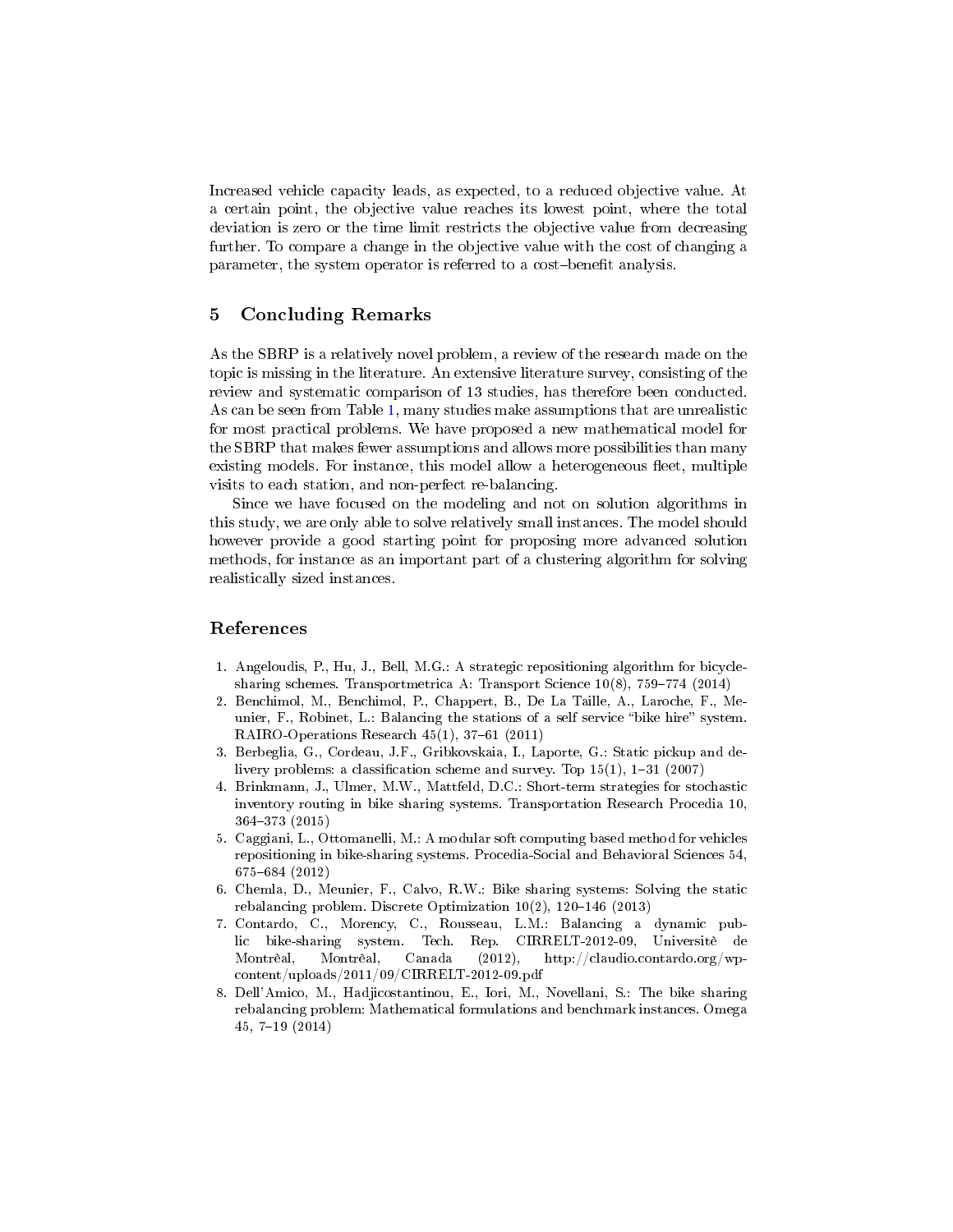- <span id="page-13-1"></span>9. DeMaio, P.: Bike-sharing: History, impacts, models of provision, and future. Journal of Public Transportation 12(4), 3 (2009)
- <span id="page-13-0"></span>10. DeMaio, P., Meddin, R.: The bike-sharing world map. Available at: [www.](www.bikesharingmap.com) [bikesharingmap.com](www.bikesharingmap.com) (2015), (Accessed: 2015-October-06)
- <span id="page-13-16"></span>11. Desrochers, M., Laporte, G.: Improvements and extensions to the Miller-Tucker-Zemlin subtour elimination constraints. Operations Research Letters 10(1), 27-36 (1991)
- <span id="page-13-14"></span>12. Erdo§an, G., Battarra, M., Calvo, R.W.: An exact algorithm for the static rebalancing problem arising in bicycle sharing systems. European Journal of Operational Research  $245(3)$ , 667-679 (2015)
- <span id="page-13-13"></span>13. Erdo§an, G., Laporte, G., Calvo, R.W.: The static bicycle relocation problem with demand intervals. European Journal of Operational Research 238(2), 451 457 (2014)
- <span id="page-13-10"></span>14. Forma, I.A., Raviv, T., Tzur, M.: A 3-step math heuristic for the static repositioning problem in bike-sharing systems. Transportation Research Part B: Methodological 71, 230-247 (2015)
- <span id="page-13-5"></span>15. Fricker, C., Gast, N.: Incentives and redistribution in homogeneous bike-sharing systems with stations of nite capacity. EURO Journal on Transportation and Logistics  $3, 1-31$  (2014)
- <span id="page-13-3"></span>16. García-Palomares, J.C., Gutiérrez, J., Latorre, M.: Optimizing the location of stations in bike-sharing programs: a GIS approach. Applied Geography  $35(1)$ ,  $235-246$ (2012)
- <span id="page-13-11"></span>17. Gaspero, L., Rendl, A., Urli, T.: Balancing bike sharing systems with constraint programming. Constraints  $20, 1-31$  (2015)
- <span id="page-13-12"></span>18. Hernández-Pérez, H., Salazar-González, J.J.: The one-commodity pickup-anddelivery traveling salesman problem: Inequalities and algorithms. Networks 50(4), 258272 (2007)
- <span id="page-13-9"></span>19. Ho, S.C., Szeto, W.: Solving a static repositioning problem in bike-sharing systems using iterated tabu search. Transportation Research Part E: Logistics and Transportation Review 69, 180-198 (2014)
- <span id="page-13-6"></span>20. Kaspi, M., Raviv, T., Tzur, M.: Detection of unusable bicycles in bike-sharing systems. Available at: http://www.eng.tau.ac.il/ talraviv/Publications/Detection%20of%20Unusable%20Bicycles.pdf (2015), working paper. Tel-Aviv University. (Published: 2015-October, Accessed: 2015-November-08)
- <span id="page-13-7"></span>21. Kloimüllner, C., Papazek, P., Hu, B., Raidl, G.R.: Balancing bicycle sharing systems: an approach for the dynamic case. In: Evolutionary Computation in Combinatorial Optimisation, pp. 73-84. Springer (2014)
- <span id="page-13-8"></span>22. Laporte, G., Meunier, F., Wolfler Calvo, R.: Shared mobility systems.  $4OR 13(4)$ . 341360 (2015)
- <span id="page-13-4"></span>23. Lin, J.R., Yang, T.H.: Strategic design of public bicycle sharing systems with service level constraints. Transportation Research Part E: Logistics and Transportation Review  $47(2)$ ,  $284-294$   $(2011)$
- <span id="page-13-2"></span>24. Midgley, P.: Bicycle-sharing schemes: enhancing sustainable mobility in urban areas. In: 19th session of the Commission on Sustainable Development. 2011-May-02. United Nations, Department of Economic and Social Affairs (05 2011), background Paper No. 8
- <span id="page-13-15"></span>25. Miller, C.E., Tucker, A.W., Zemlin, R.A.: Integer programming formulation of traveling salesman problems. Journal of the ACM (JACM)  $7(4)$ , 326-329 (1960)